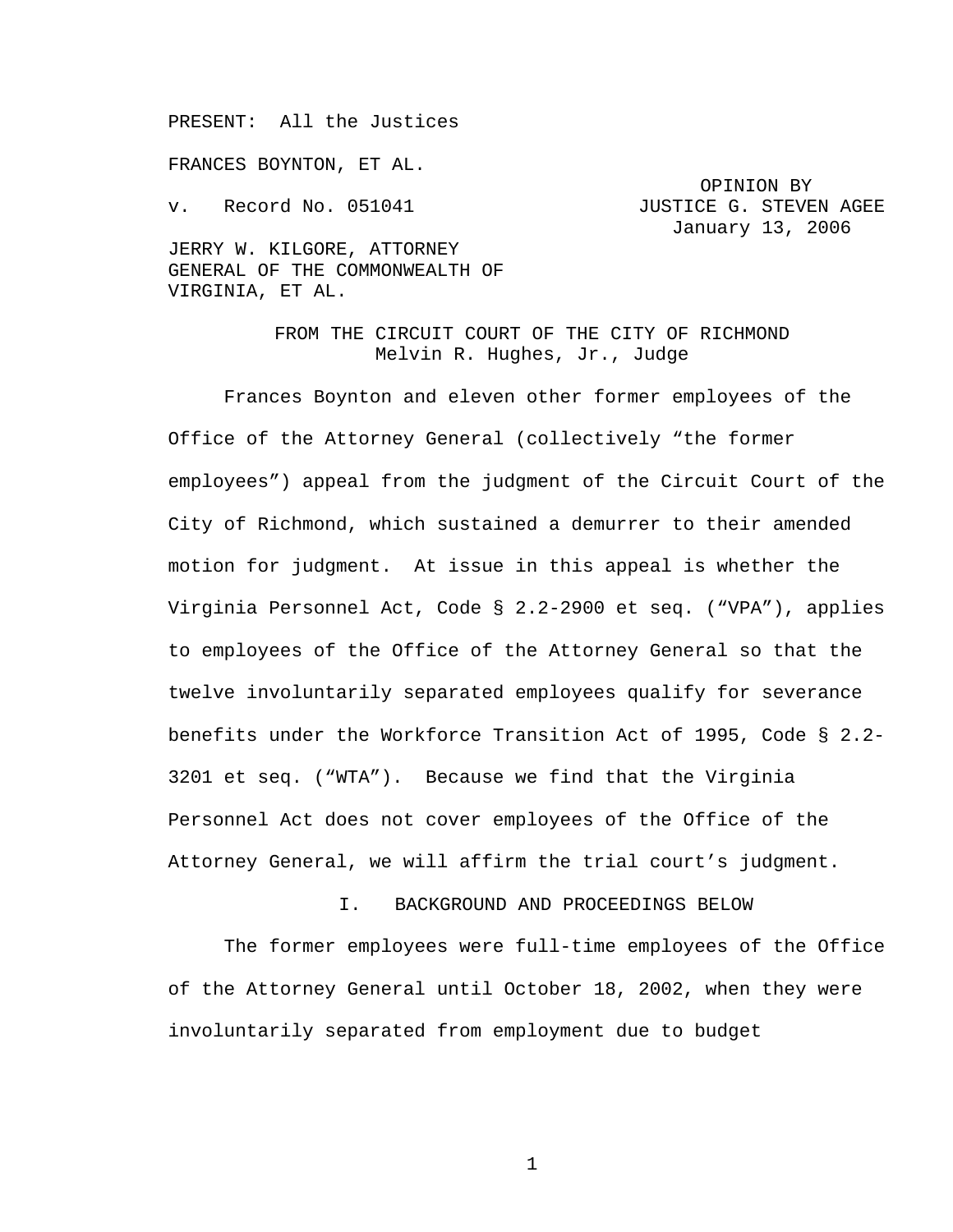constraints. Upon termination of employment, the former employees sought severance benefits provided under the WTA.

The Attorney General and the Comptroller of the Commonwealth denied their request, contending the former employees were ineligible for WTA severance benefits because they are not included in the list of employees eligible for benefits as set forth in Code § 2.2-3202.<sup>1</sup>

After exhausting their administrative remedies, the former employees filed a motion for judgment against the Attorney General and the Comptroller in the Circuit Court of the City of Richmond, seeking WTA severance benefits. The trial court sustained the demurrer of the Attorney General and the Comptroller, but permitted the former employees to file an amended motion for judgment. In the amended motion for judgment, the former employees allege they are eligible for WTA severance benefits under Code §  $2.2-3202(A)(i)$  because they were full-time Commonwealth employees "covered by the Virginia Personnel Act."

The Attorney General and the Comptroller again demurred, arguing that the former employees are exempt from the VPA under

<sup>&</sup>lt;u>1</u>  $1$  The former employees were awarded five weeks of severance pay under other provisions of state law, but were denied all benefits under the WTA.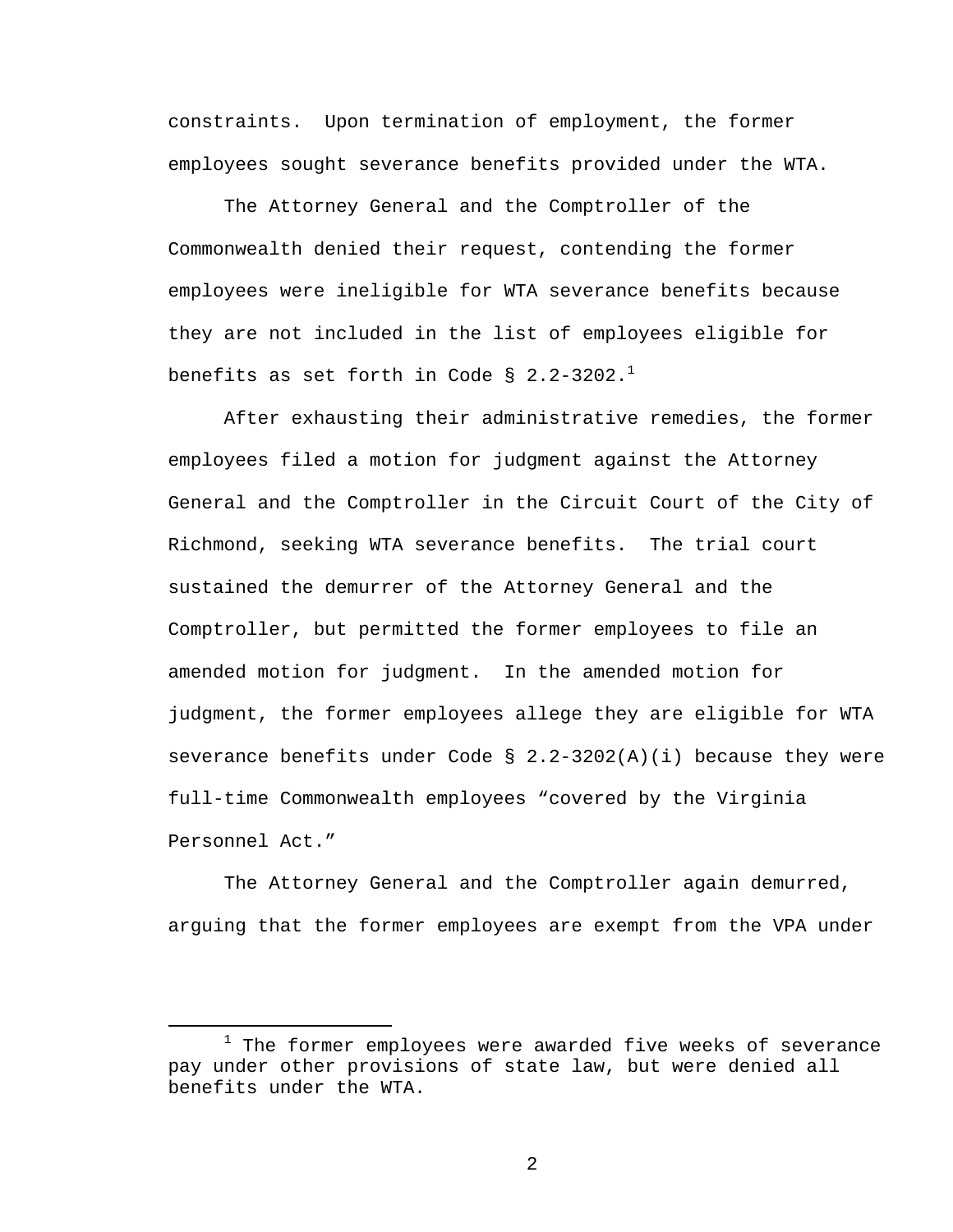Code § 2.2-2905(1) and therefore cannot be included within Code  $$2.2-3202(A)(i)$ .

The trial court sustained the demurrer in a letter opinion dated January 28, 2005, which was incorporated into an order dated February 24, 2005 that dismissed the amended motion for judgment with prejudice. The trial court's letter opinion held that "the autonomy of the Attorney General in personnel matters" would be disrupted if the VPA covered employees of the Office of the Attorney General and "that without coverage of the VPA extending to them, plaintiffs are not eligible to the severance benefits allowed by the WTA."

We awarded the former employees this appeal.

## II. ANALYSIS

The former employees raise six assignments of error, which all center on a single dispositive issue: whether the provisions of Code § 2.2-2905(1), which exempt from the VPA all "[o]fficers and employees for whom the Constitution specifically directs the manner of selection," includes employees of the Office of the Attorney General. $^2$  The parties agree that if the foregoing statute includes employees of the Office of the Attorney

 $\overline{\phantom{a}}$  $2$  Code § 2.2-2905 states, in relevant part: "The provisions of this chapter shall not apply to: . . . Officers and employees for whom the Constitution specifically directs the manner of selection."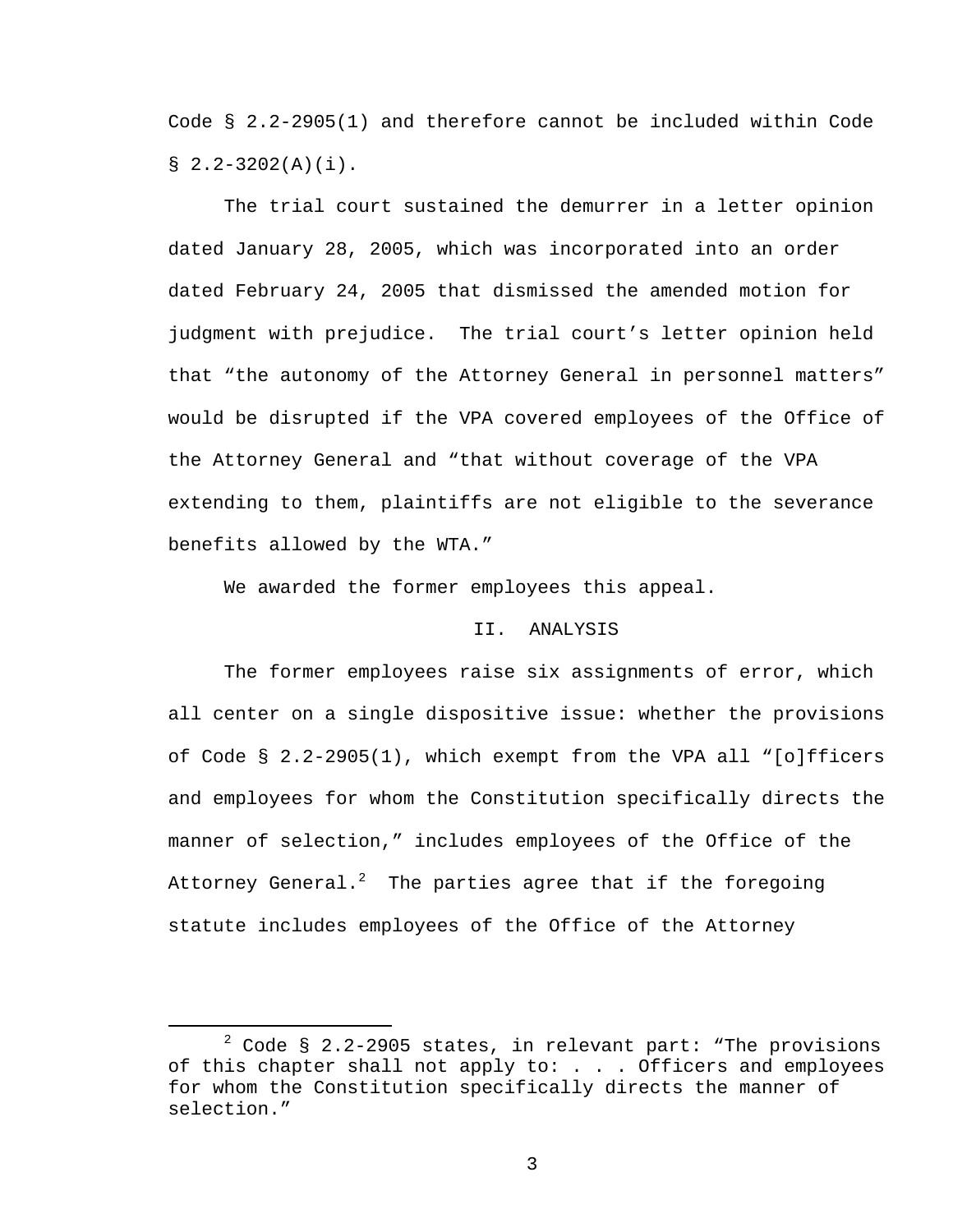General, then the former employees are not covered by the VPA and are thus ineligible for the WTA benefits claimed.

The WTA provides that certain employees of the Commonwealth who are involuntarily separated from employment are eligible for transitional severance benefits. Code § 2.2-3201. Code § 2.2- 3202 then lists those employees entitled to the WTA severance benefits. Employees of the Office of the Attorney General are not specifically named in the statutory list. $^3$  The former employees contend, however, that Code § 2.2-3202(A)(i) includes them because each was a "full-time employee of the Commonwealth (i) whose position is covered by the Virginia Personnel Act (§ 2.2-2900 et seq.)."

The former employees argue they are covered by the VPA because the plain language of Code § 2.2-2905(1) lists those employees of the Commonwealth who are exempt from the VPA, and they are not among those exempted; therefore, they must be included within the VPA's coverage. In particular, the former

 $\frac{1}{3}$  $3$  Code § 2.2-3202(A) states, in relevant part:

Any full-time employee of the Commonwealth (i) whose position is covered by the Virginia Personnel Act (§ 2.2-2900 et seq.) . . . and (a) who, on or after January 1, 1995, is involuntarily separated . . . and (b) for whom reemployment with the Commonwealth is not possible because there is no available position for which the employee is qualified or the position offered to the employee requires relocation or a reduction in salary, shall be eligible, under the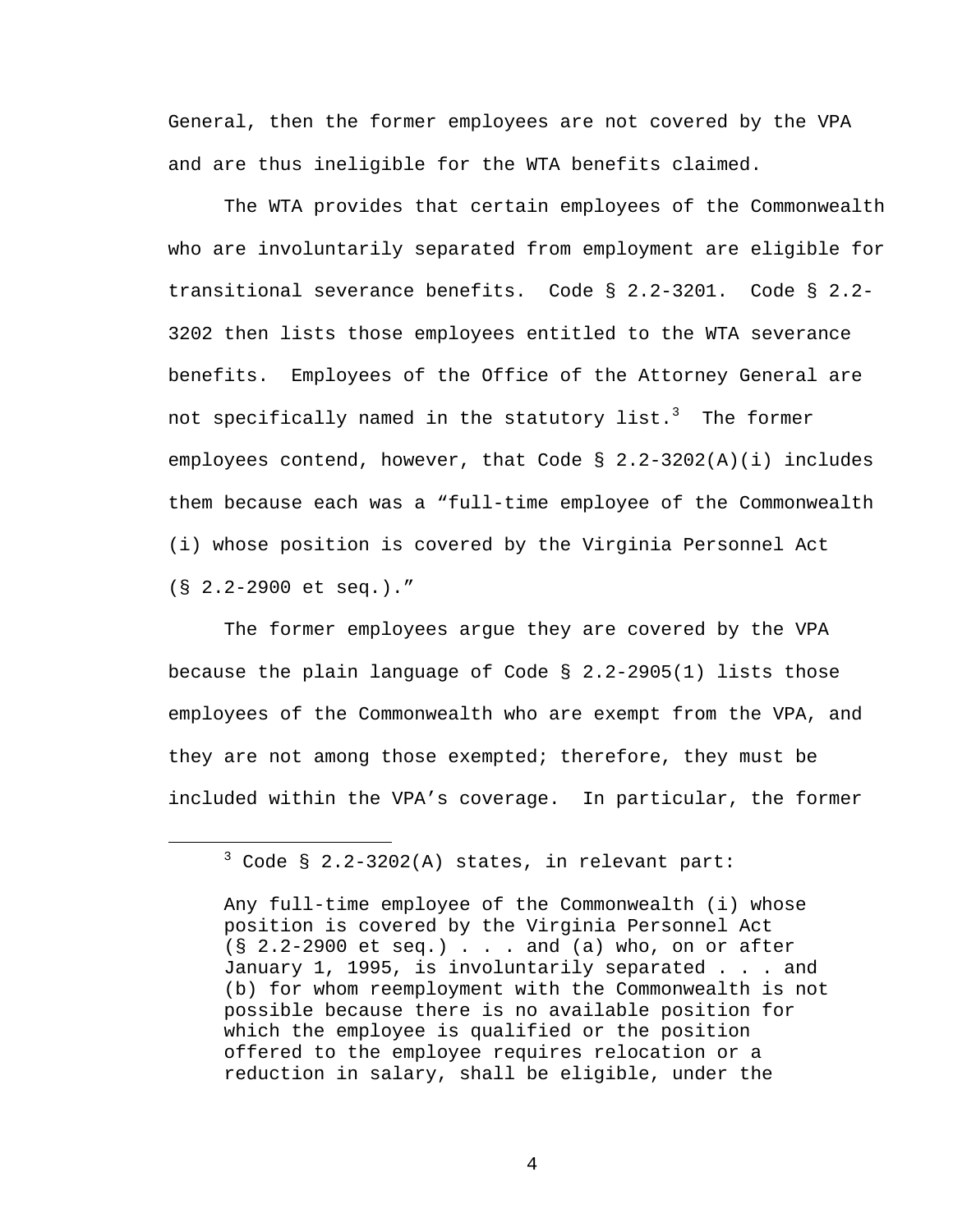employees contend they are not within the exemption group asserted by the Attorney General in Code  $\S$  2.2-2905(1) because they are neither officers nor employees "for whom the Constitution specifically directs the manner of selection" under the plain language of the statute.

The former employees note that the Constitution of Virginia makes no reference to employees of the Office of the Attorney General and the Attorney General cites to none. Because courts are obliged to apply the plain meaning of a statute unless doing so results in a "manifest absurdity" or irreconcilable statutory conflict, they argue that the trial court erred in failing to follow the plain language of the statute when it sustained the demurrer. The former employees aver that as the plain language of Code § 2.2-2905(1) does not exempt them from the VPA, and no manifest absurdity or statutory conflict exists to require an alternate construction of the statute's text, they must be covered by the VPA and therefore entitled to WTA severance benefits under Code § 2.2-3202(A)(i).

Anticipating the argument of the Attorney General and the Comptroller, the former employees further posit that VPA coverage of employees of the Office of the Attorney General for purposes of receiving WTA severance benefits does not create a

 $\overline{\phantom{0}}$ 

conditions specified, for the transitional severance benefit conferred by this chapter.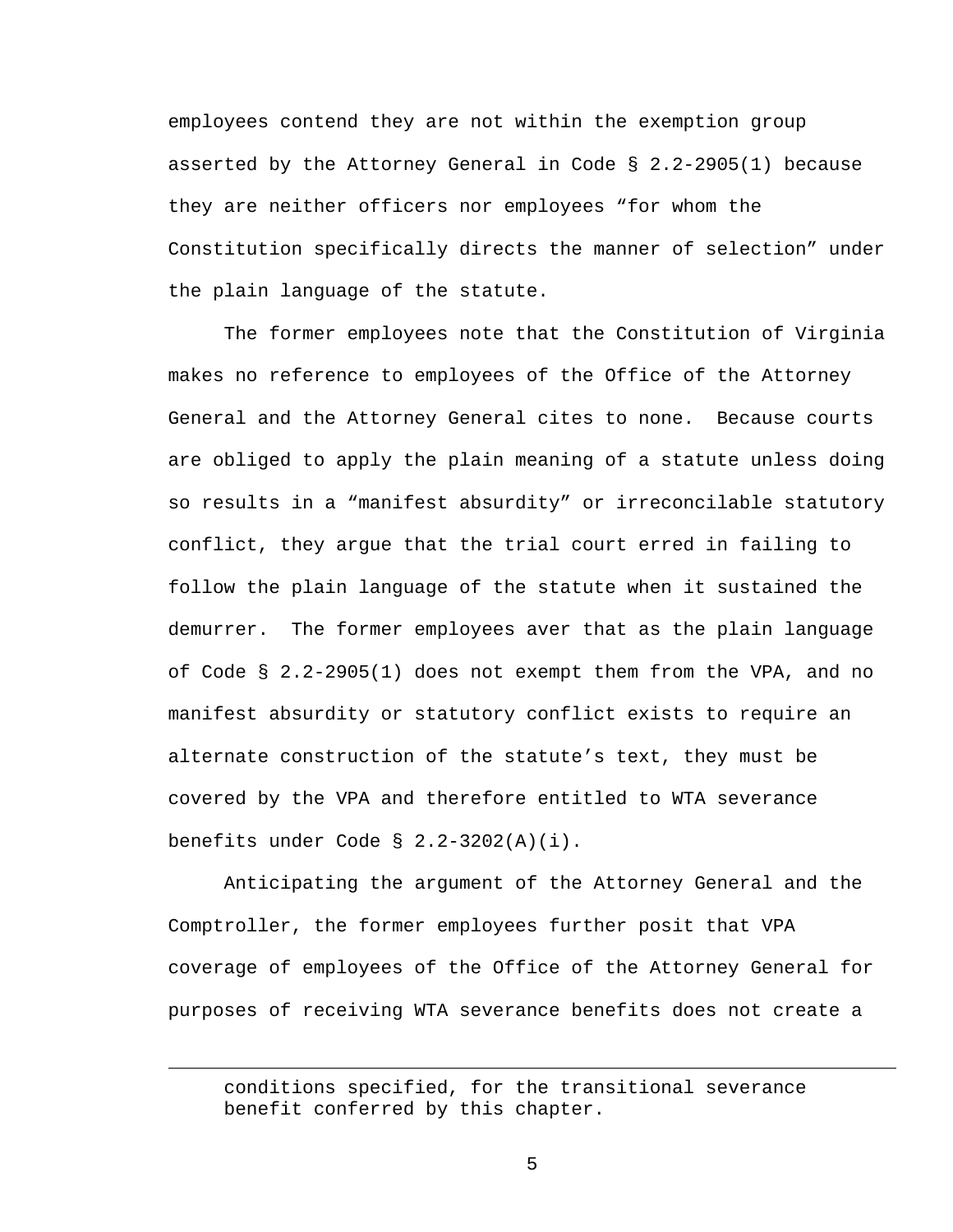conflict between the statutory authority given to the Governor and the Attorney General as to employees of the Office of the Attorney General. This is so, they contend, because involuntarily severed employees are no longer employees and therefore no longer subject to the Attorney General's control. Consequently, they argue that the facts of this case do not create a conflict in the respective authority of the Governor and the Attorney General; therefore, that issue need not be addressed in the case at bar. If a conflict between the Governor's authority and the Attorney General's were to arise in another context of VPA coverage, the former employees contend the courts could then determine how to harmonize the statutes in that future case.

In response, the Attorney General<sup>4</sup> argues that employees of the Office of the Attorney General, including the former employees, are not covered by the VPA because the exemption under Code § 2.2-2905(1) for officers "for whom the Constitution specifically directs the manner of selection" includes individuals working under such an officer's control. Thus, because the Attorney General is exempt from the VPA under Code

 $\overline{4}$  $4$  On appeal, the Attorney General represents not only the Attorney General, but also the Comptroller of the Commonwealth; reference to the "Attorney General" thus encompasses both parties where the context would so indicate.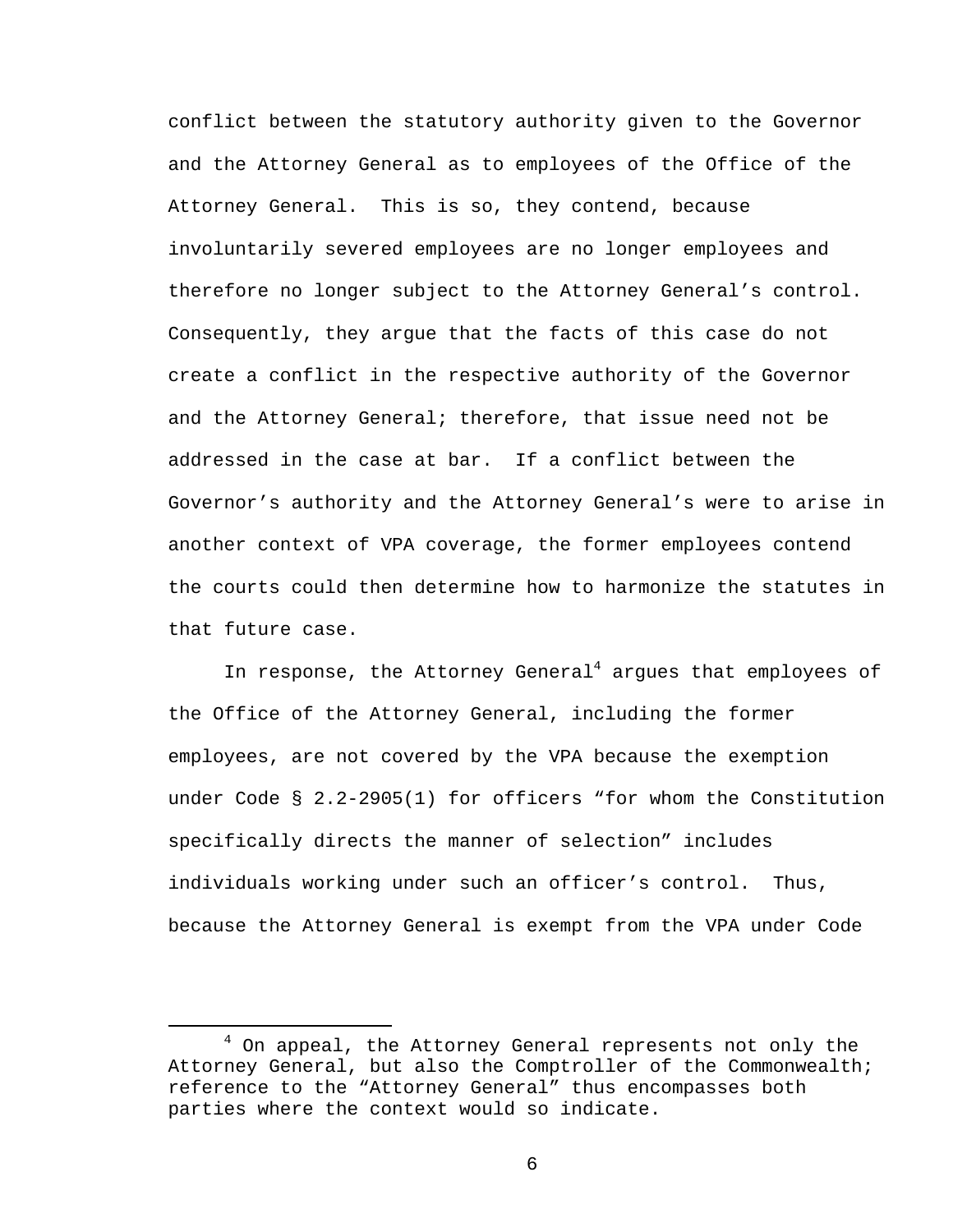§ 2.2-2905(1), individuals whose positions are controlled by the Attorney General are necessarily exempt as well.<sup>5</sup>

The Attorney General contends that to hold otherwise would establish conflicting authority over personnel decisions between the Governor and the Attorney General, and a direct and irreconcilable conflict between several statutes. Under Code § 2.2-103(B), the Governor is the "Chief Personnel Officer of the Commonwealth," and is charged with "direct[ing] the execution of" the VPA. The VPA establishes a "system of personnel administration" for Commonwealth employees. $^6$  Code § 2.2-2900. It states, inter alia, that "[n]o establishment of a position or rate of pay, and no change in rate of pay shall become effective except on order of the appointing authority and approval by the Governor." Code  $\S$  2.2-2901(C).

While the Governor has final authority over personnel under the foregoing provisions of the VPA, Code §§ 2.2-501 and –502 give the Attorney General final authority over the personnel of the Office of the Attorney General.<sup>7</sup> The Attorney General thus

 $\frac{1}{5}$  $5$  The Constitution of Virginia sets out the manner of selecting the Attorney General in Article V, § 15.

<sup>6</sup> The VPA contains various provisions on a wide range of subjects, including protecting the right of Commonwealth employees to use tobacco products, Code § 2.2-2902, and creating employment preferences for veterans. Code § 2.2-2903.

 $^7$  Code § 2.2-501 states, in relevant part: "The Attorney General shall appoint a chief deputy Attorney General and may appoint the necessary deputy Attorneys General and assistant Attorneys General and fix their salaries within the limitation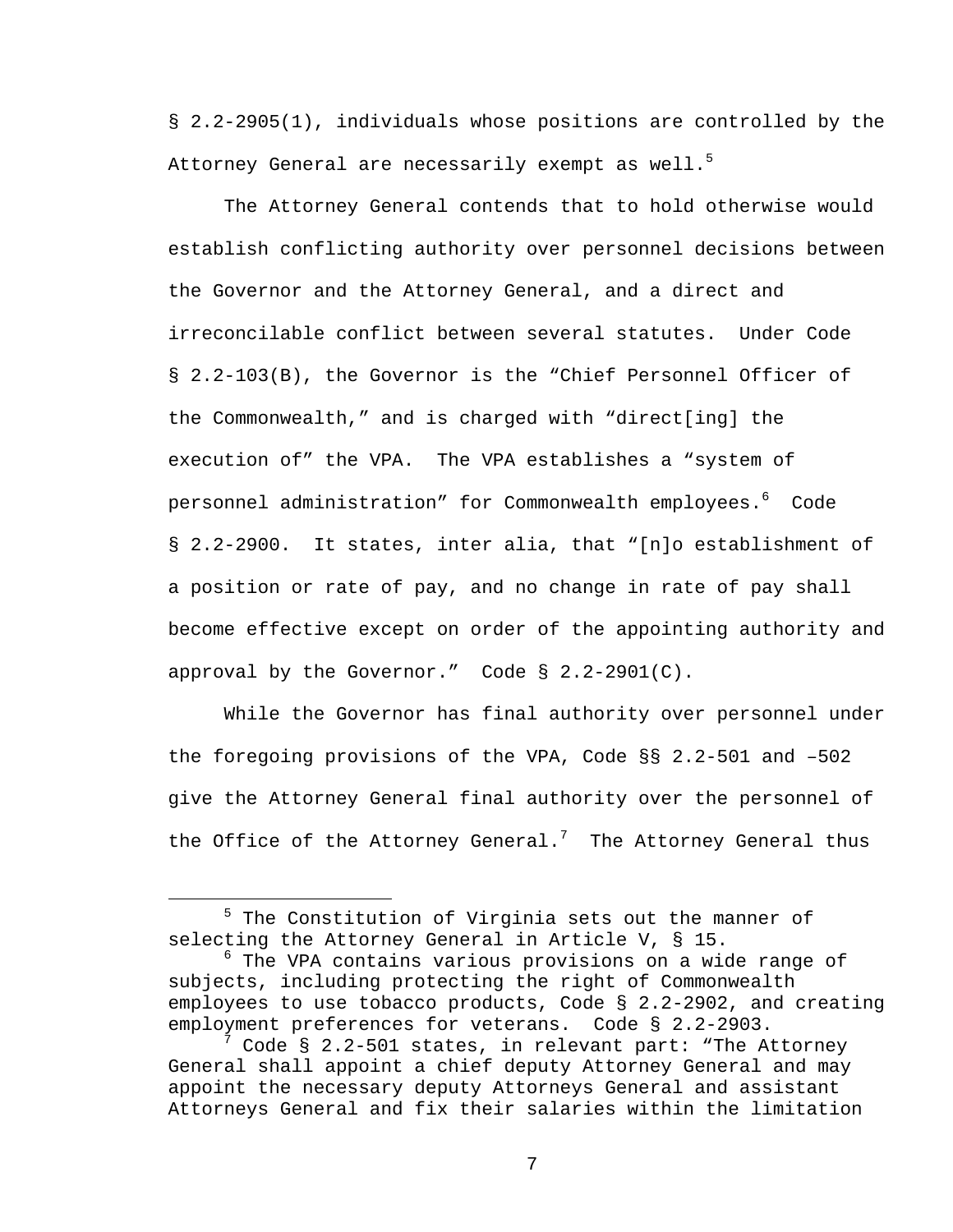contends that if the VPA applies to employees of that Office, as asserted by the former employees, both the Governor and the Attorney General would have the same and contemporaneous authority over employees of the Office of the Attorney General. To avoid this conflict, the Attorney General argues that the proper construction of the VPA exemption in Code § 2.2-2905(1) includes not only the Attorney General, but also the employees under his control.

We find the Attorney General's arguments persuasive.

There is no statutory basis to support the contention that the former employees could be covered by the VPA solely for the purpose of qualifying for WTA severance benefits under Code § 2.2-3202(A)(i) as former employees, but not covered as VPA employees for other purposes. Consequently, contrary to the former employees' position, the VPA's applicability to all employees of the Office of the Attorney General must be examined in the case at bar. Although this case ultimately addresses eligibility for WTA severance benefits, our decision on that issue necessarily derives from resolving the predicate issue of

of the funds provided for the purpose in the general appropriation act."

 $\overline{\phantom{0}}$ 

Code § 2.2-502 states: "The Attorney General may appoint such persons as he deems necessary for the efficient conduct of his office, and apportion, out of the appropriation for his office, such salaries among such persons as he deems proper . . . ."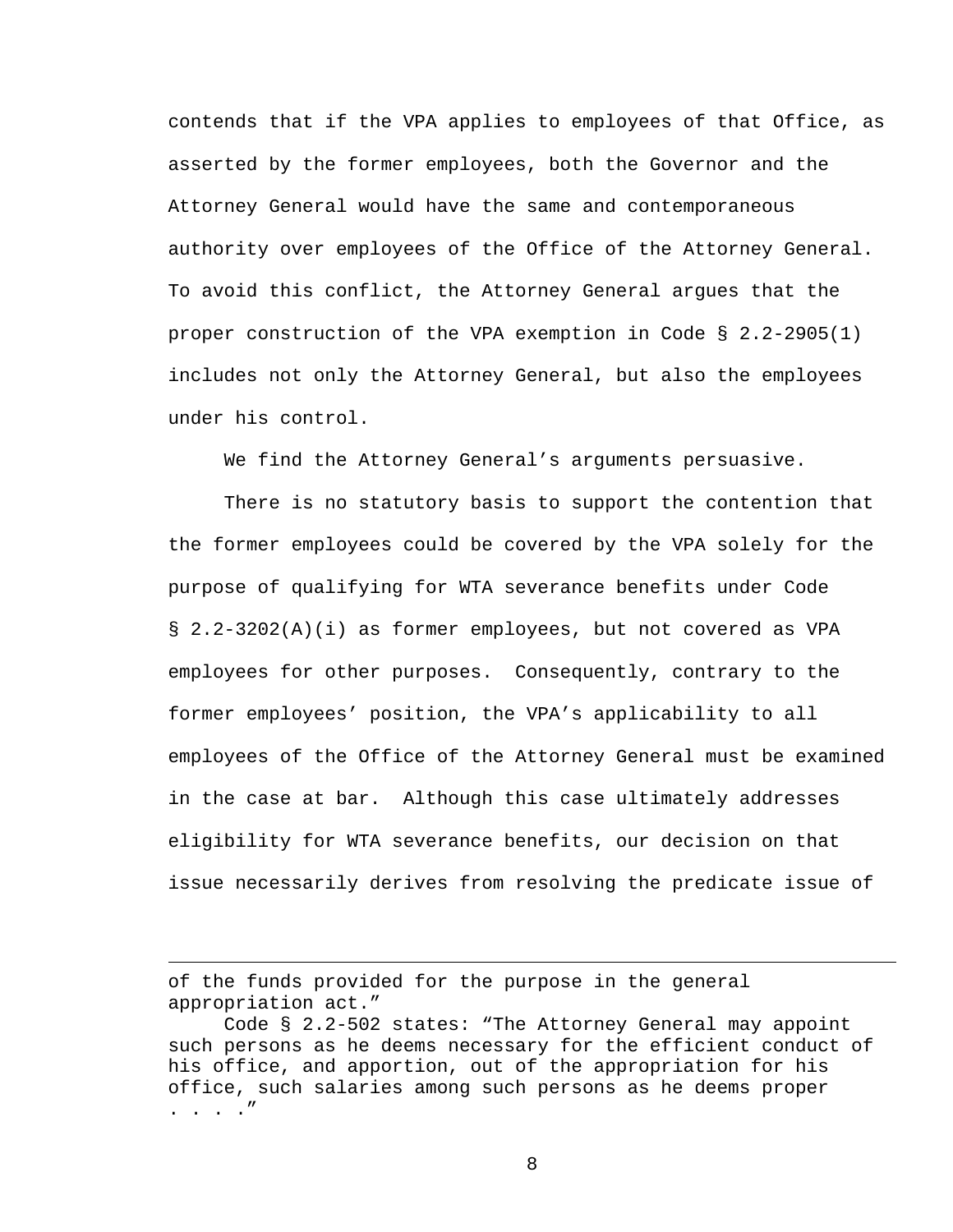whether employees of the Office of the Attorney General are exempt from the VPA under Code § 2.2-2905(1).

Because statutory interpretation presents a pure question of law, it is subject to de novo review by this Court. Ainslie v. Inman, 265 Va. 347, 352, 577 S.E.2d 246, 248 (2003). When interpreting statutes, courts "ascertain and give effect to the intention of the legislature." Chase v. DaimlerChrysler Corp., 266 Va. 544, 547, 587 S.E.2d 521, 522 (2003). That intent is usually self-evident from the words used in the statute. Id. Consequently, courts apply the plain language of a statute unless the terms are ambiguous,<sup>8</sup> Tiller v. Commonwealth, 193 Va. 418, 420, 69 S.E.2d 441, 442 (1952), or applying the plain language would lead to an absurd result.<sup>9</sup> Cummings v. Fulghum, 261 Va. 73, 77, 540 S.E.2d 494, 496 (2001). Courts also employ the rules of statutory construction when the plain language of two or more statutes conflict. See, e.g., Wertz v. Grubbs, 245 Va. 67, 70, 425 S.E.2d 500, 501 (1993) (using principles of

 <sup>8</sup>  $8$  Ambiguity exists if the text can be "understood in more than one way or refers to two or more things simultaneously [or] when the language is difficult to comprehend, is of doubtful import, or lacks clearness or definiteness." Brown v. Lukhard, 229 Va. 316, 321, 330 S.E.2d 84, 87 (1985) (citation omitted). We find that the text of Code  $\S$  2.2-2905(1) is unambiguous, so this exception to the general rule is inapplicable to the case at bar.

<sup>&</sup>lt;sup>9</sup> The phrase "absurd result" is used "to describe situations in which the law would be internally inconsistent or otherwise incapable of operation." Cook v. Commonwealth, 268 Va. 111, 116, 597 S.E.2d 84, 87 (2004).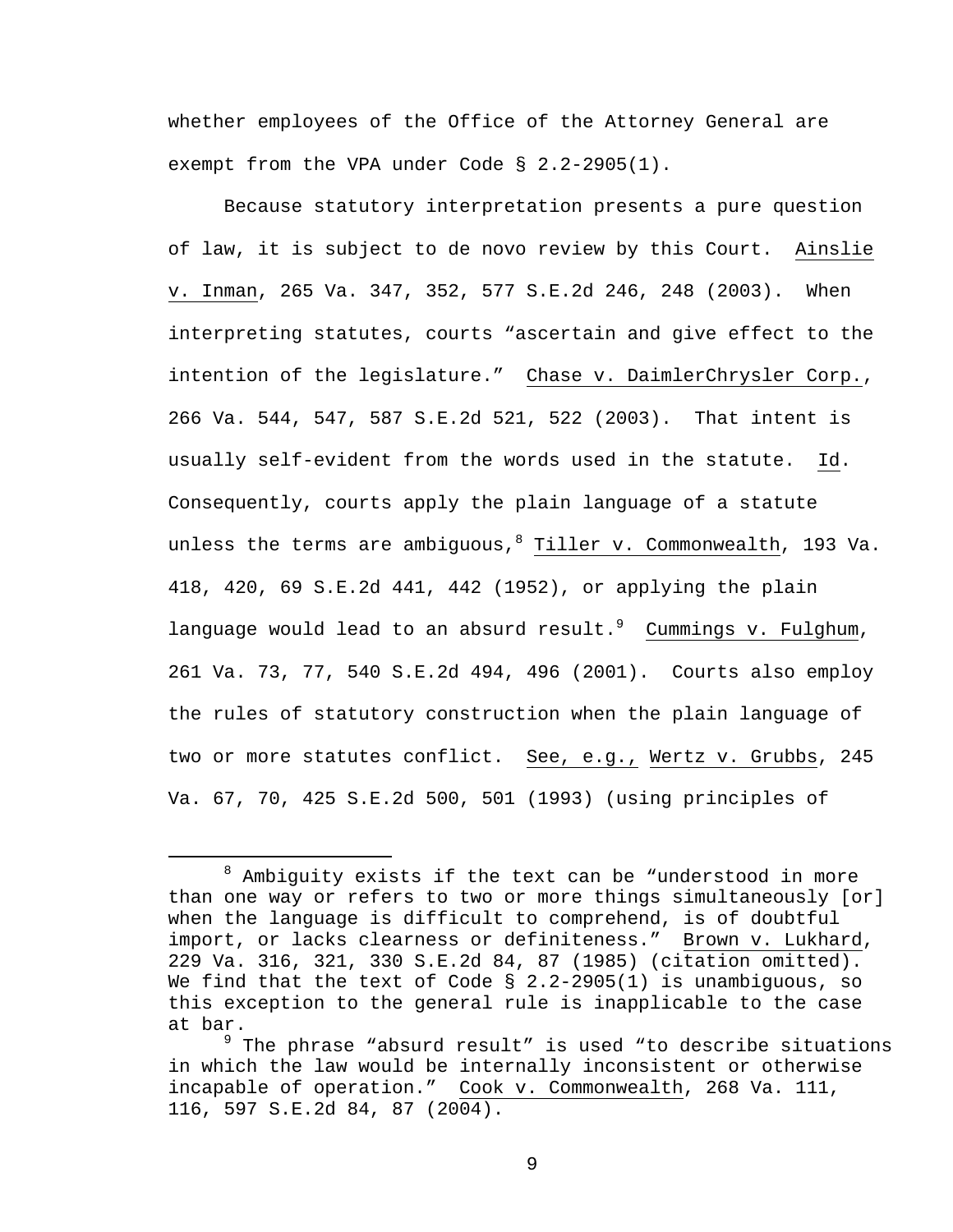statutory construction to resolve an apparent conflict between the unambiguous language of two statutes).

When Code § 2.2-2905(1) is examined in light of the authority granted to the Governor (in the VPA) and the Attorney General (in Code § 2.2-501 et seq.), the reading advocated by the former employees presents an irreconcilable conflict between the statutory authority of the Governor and that of the Attorney General. The Governor is "Chief Personnel Officer" charged with executing the VPA. Code § 2.2-103. Under the VPA's provisions, "[n]o establishment of a position or rate of pay, and no change in rate of pay shall become effective except on order of the appointing authority and approval by the Governor." Code § 2.2-  $2901(C)$ . Employees covered by the VPA are thus subject to the Governor's direct authority regarding such personnel decisions.

That gubernatorial authority, if the former employees' viewpoint is sustained, is directly contrary to the Attorney General's statutory authority to make personnel decisions relating to the employees of his or her office. This is selfevident from the clear appointment power in Code §§ 2.2-501 and –502, coupled with the Attorney General's authority to set "such salaries among such persons as he deems proper." Code § 2.2- 502. Apart from the legislature's funding prerogatives, there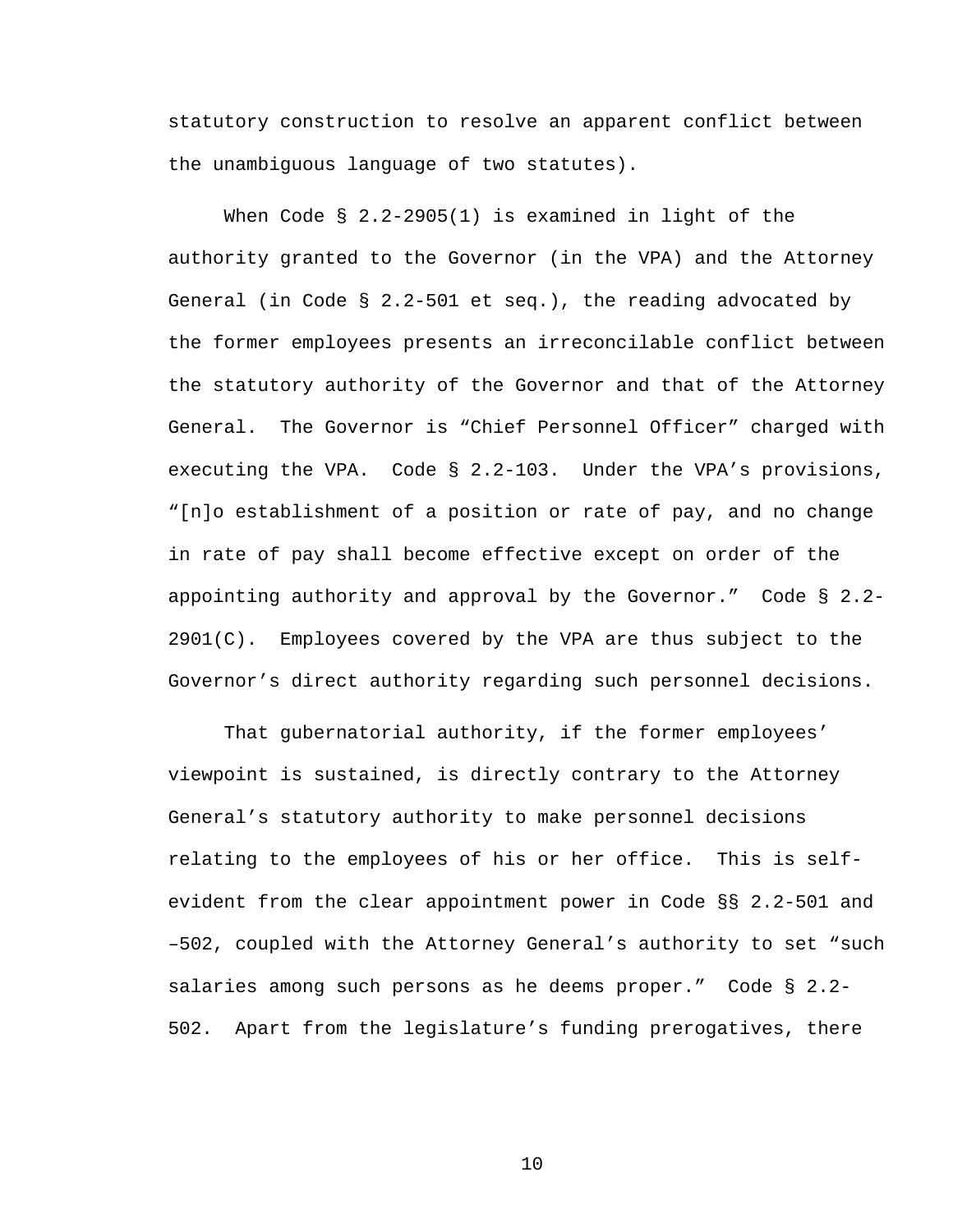are no statutory restrictions on these powers granted to the Attorney General.

Thus, the former employees' proffered reading of the pertinent statutes would give the Governor and the Attorney General simultaneous, unrestricted authority to create positions, determine salaries, and appoint personnel for the Office of the Attorney General. This construction creates an unworkable and irreconcilable conflict between the authority of the Governor and that of the Attorney General. Because such a literal construction of Code § 2.2-3202(A)(i) creates a conflict between statutory provisions, we must turn to the rules of statutory construction to determine the General Assembly's intent and resolve the conflict. See Moore v. Commonwealth, 155 Va. 1, 11-12, 155 S.E. 635, 638-39 (1930) (using principles of statutory construction to resolve conflict between two code provisions);<sup>10</sup> see also Wertz v. Grubbs, 245 Va. at 70, 425

 $10$  In approaching how to resolve a conflict between two statutes, the Court in Moore cited this language from Golden Valley County v. Lundin, 203 N.W. 317, 319 (N.D. 1925):

The legislative intention must primarily be determined from the language of the statute. And if the language is plain, certain and unambiguous, so that no doubt arises from its own terms as to its meaning, then there is no room for interpretation, and the statute must be given effect according to its terms. But the legislative intention must be sought from the whole act, and not merely from certain parts of it; and where certain provisions of an act are inconsistent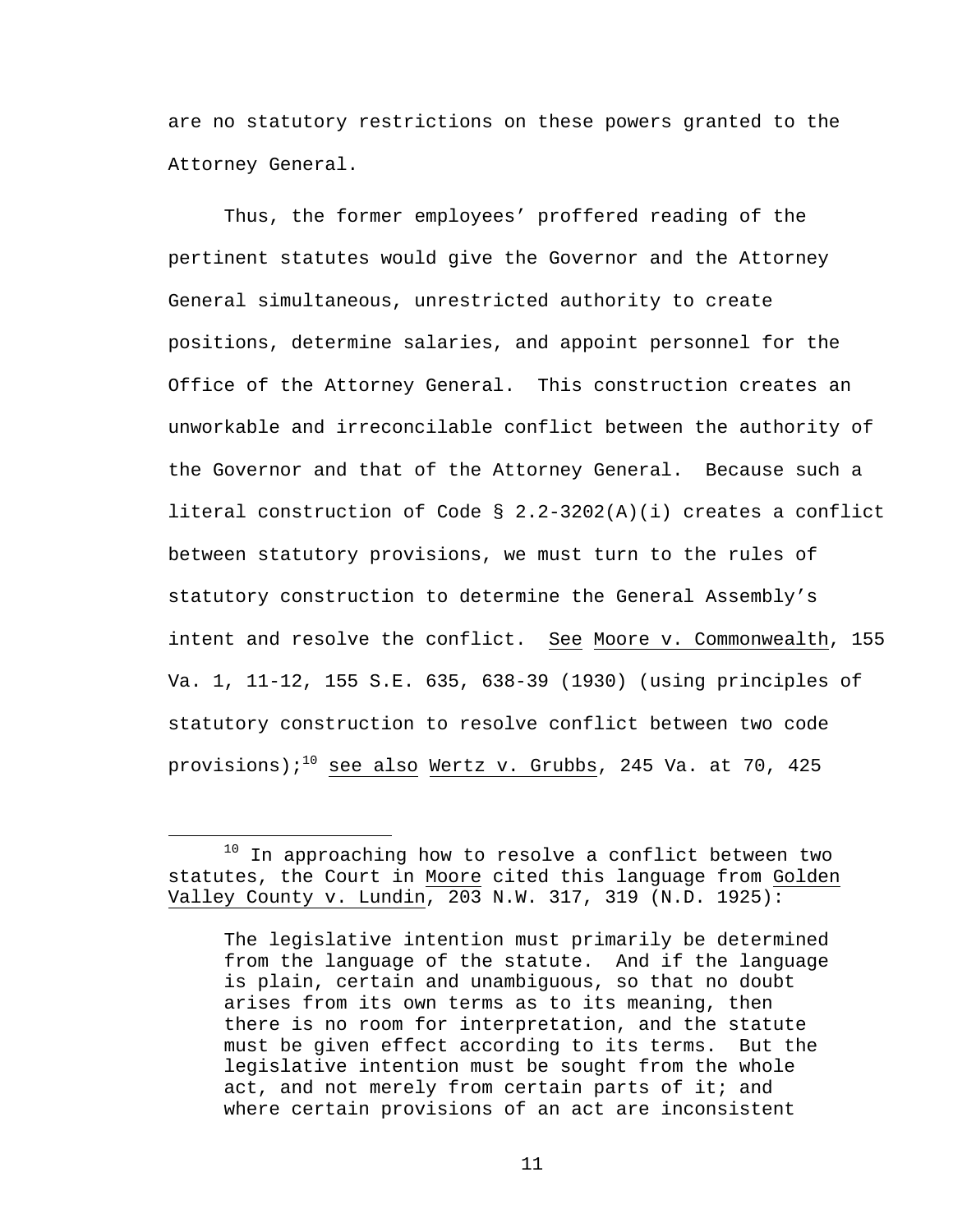S.E.2d at 501 (1993) (same).<sup>11</sup>

When faced with apparently conflicting statutes, this Court applies "a well-established principle of statutory construction. If possible, we must harmonize apparently conflicting statutes to give effect to both." Phipps v. Liddle, 267 Va. 344, 346, 593 S.E.2d 193, 195 (2004); see also Kirkpatrick v. Board of Supervisors, 146 Va. 113, 125, 136 S.E. 186, 190 (1926) ("where two statutes are in apparent conflict they should be construed, if reasonably possible, so as to allow both to stand and to give force and effect to each."). Indeed, whenever "a given

with other provisions of the same act, then it becomes incumbent upon the courts to determine which must prevail in order to carry out the legislative purpose and intention.

Moore, 155 Va. at 11, 155 S.E. at 638.

i

 $1^{11}$  The principles permitting courts to construe statutes where a literal construction of the statute's plain language results in a "manifest absurdity" are arguably applicable here as well. When applying the plain language of a statute causes illogical or unworkable conflict either internally or in light of another statute, the plain language is insufficient to determining the statute's meaning. See Frey v. Jefferson Homebuilders, Inc., 251 Va. 375, 378, 467 S.E.2d 788, 790 (1996). Language giving simultaneous, unrestricted authority to two elected officials is "absurd" in light of the manifest difficulties implementing, enforcing, and prioritizing conflicting employment decisions of either official.

Some cases analyzing apparent conflicts between statutes rely on the determination of "manifest absurdity" before turning to the rules of statutory construction to resolve the conflict. See, e.g., Buzzard v. Commonwealth, 134 Va. 641, 653-54, 114 S.E. 664, 667-68 (1922) (harmonizing statutes to avoid a statutory conflict that would lead to an absurd result). Our case law establishes, however, that this intermediary step is not required where, as in the case at bar, a literal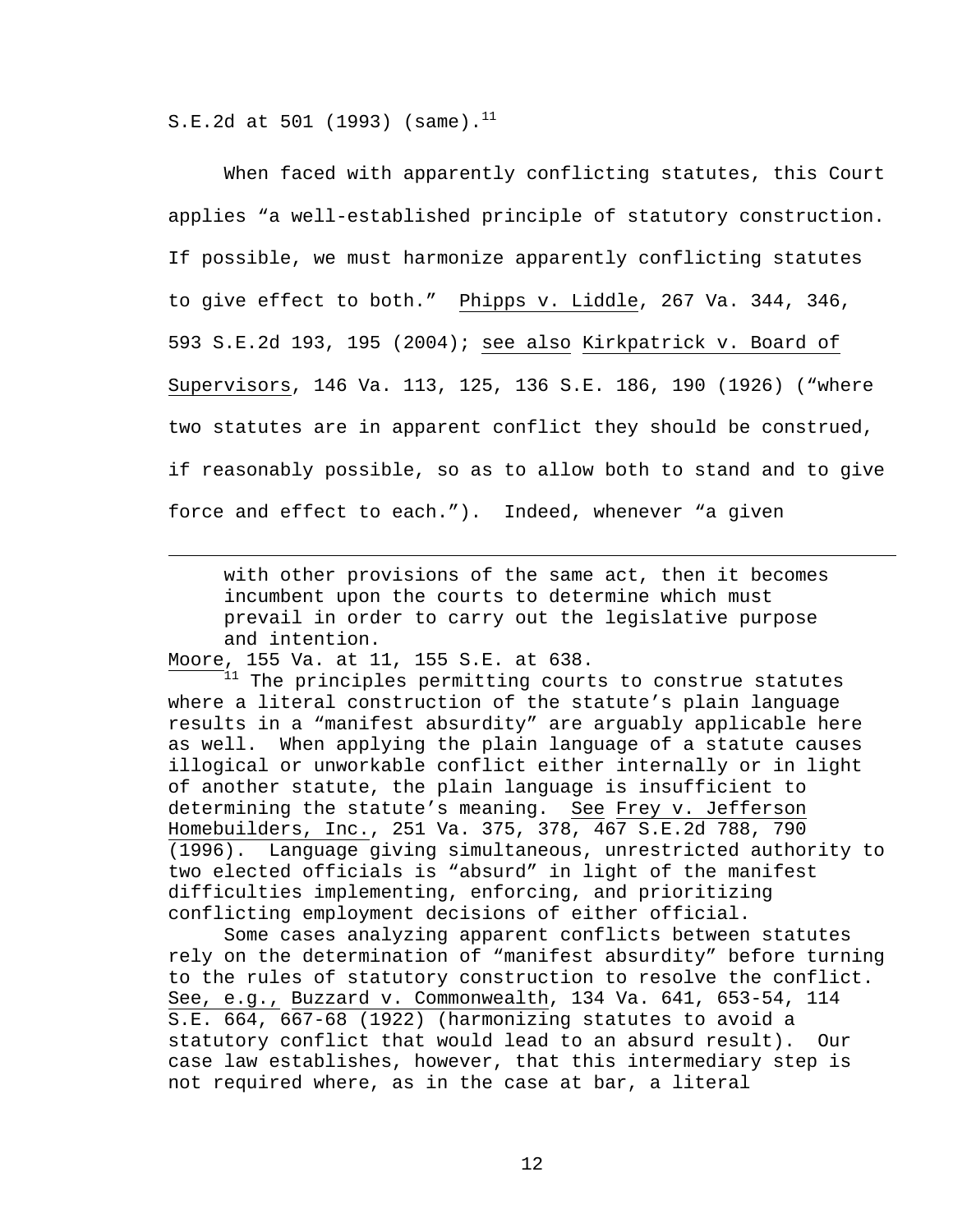controversy involves a number of related statutes, they should be read and construed together in order to give full meaning, force, and effect to each." Ainslie, 265 Va. at 353, 577 S.E.2d at 249; see also Ragan v. Woodcroft Village Apts., 255 Va. 322, 325, 497 S.E.2d 740, 742 (1998) ("We accord each statute, insofar as possible, a meaning that does not conflict with the other statutes.").

Here, the conflict only arises if the VPA applies to employees of the Office of the Attorney General through Code § 2.2-2905(1). By reading Code § 2.2-2905(1) to encompass both the Attorney General – an officer "for whom the Constitution specifically directs the manner of selection" – and those employed under the Attorney General's authority, the statutory conflict between the powers of the Governor and the Attorney General is avoided. This construction harmonizes the Code provisions thereby eliminating an otherwise untenable conflict, while giving effect to the statutes establishing the Governor's authority and that of the Attorney General. The Governor's powers under the VPA are unaffected as to any Commonwealth employees other than employees of the Office of the Attorney General, and the Attorney General's powers are limited to those

i<br>Li

construction of statutory text creates a direct conflict with another statute.